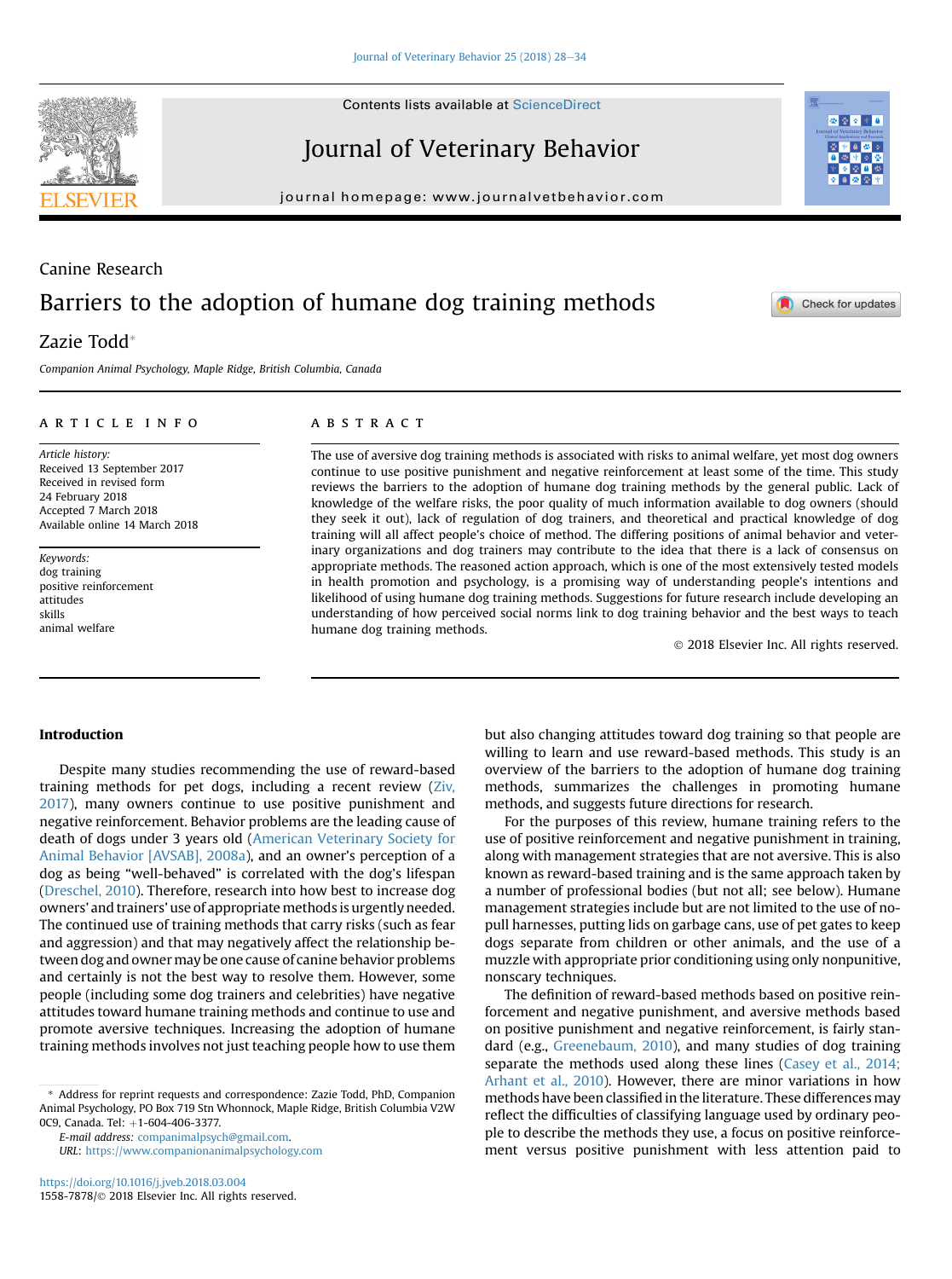negative reinforcement and negative punishment, and/or the use of statistical techniques rather than theory for analytic purposes. Outside the scientific literature, popular dog training books do not always include clear definitions ([Browne et al., 2017\)](#page-5-0) and the general public typically does not study learning theory. Hence, although the words "humane" and "reward-based" are widely used to describe dog training methods, they are not always well defined.

The literature on dog training methods is relatively small compared to that on parenting strategies. Research shows a strong link between corporal punishment of children and the risks of negative outcomes such as behavior problems [\(Durrant and Ensom,](#page-5-0) [2012](#page-5-0)), and there is a growing body of literature on the best ways to teach evidence-based parenting strategies. Attitudes toward corporal punishment of children are known to predict the use of corporal punishment [\(Taylor et al., 2011\)](#page-6-0), so it seems reasonable to assume that attitudes toward the use of aversive techniques in dog training also predict the use of such techniques. Therefore, where appropriate, the study will also draw on the literature on evidencebased parenting programs and on corporal punishment of children.

Humane training methods are an important aspect of animal welfare for pet dogs. Since the 1960s, animal welfare has been framed in terms of the Five Freedoms. These freedoms include the freedom from fear and distress and the freedom to express normal behaviors. The more recent development of the Five Domains model also includes opportunities to experience positive welfare ([Mellor, 2016\)](#page-6-0). These approaches to animal welfare are relevant to discussions of dog training in several ways: aversive techniques have the potential to cause fear and/or stress ([Ziv, 2017\)](#page-6-0); behavior problems in and of themselves may be due to fear and stress which aversive methods do not resolve; and some behavior problems may be due to lack of an allowed outlet for normal behavior. For example, fear of strangers or fear of body handling may cause a dog to hide or be aggressive, while chewing problem and digging behaviors may be due to lack of permissible outlets for these behaviors, such as a failure to provide chew toys. Training using positive reinforcement is linked to increased play behaviors [\(Rooney and](#page-6-0) [Cowan, 2011](#page-6-0)). There is evidence that dogs like to work to earn a reward—dubbed the "Eureka effect" ([McGowan et al., 2014\)](#page-6-0). This means positive reinforcement training may contribute to positive welfare as an enrichment activity for dogs, while aversive techniques are associated with risks to welfare.

#### Dog training methods and animal welfare

The proportion of people using only reward-based dog training methods is not known, but according to surveys in the UK, it varies from 16% [\(Blackwell et al., 2008](#page-5-0)) to 20% [\(Hiby et al., 2004\)](#page-5-0), but all participants in [Rooney and Cowan \(2011\)](#page-6-0) used a combination of rewards and punishment. In [Arhant et al.](#page-5-0)'s (2010) study of Viennese dog owners, although 90% used rewards often or very often, 80% also used positive punishment (typically leash jerks, scolding, or holding the dog's muzzle). Many dog owners scold their dog if it does not cooperate with treatment at the vet [\(Mariti et al., 2017](#page-6-0)). The use of aversive dog training methods by dog owners, at least some of the time, therefore seems to be widespread.

Numerous studies show negative effects from the use of aversive training techniques such as an increase in aggression, stress, and/or increased behavior problems [\(Arhant et al., 2010; Blackwell et al.,](#page-5-0) [2008; Casey et al., 2014; Cooper et al., 2014; Herron et al., 2009;](#page-5-0) [Hiby et al., 2004](#page-5-0)), and in reduced gaze toward the owner ([Deldalle](#page-5-0) [and Gaunet, 2014](#page-5-0)), which may have implications for the humananimal bond and future training. Shock collars are associated with poorer training outcomes for working dogs and pets [\(Arnott et al.,](#page-5-0) [2014; Blackwell et al., 2012](#page-5-0)) and with signs of stress, including associating the shock with the trainer [\(Schilder and van der Borg,](#page-6-0)

[2004](#page-6-0)). A review of the literature [\(Ziv, 2017\)](#page-6-0) concludes that not only do aversive techniques have unwanted consequences in the form of fear and aggression, but also they may even be less effective than are positive techniques in teaching desired behaviors. On the other hand, appropriate behavioral treatment for dogs with behavior problems reduces the risk of rehoming and euthanasia [\(Siracusa et al., 2017\)](#page-6-0).

Dog owners' beliefs and attitudes about dog training methods may be affected by the legal situation, awareness of the positions of professional bodies, the methods used or recommended by dog trainers, family and friends, and the methods promoted or seen being used on TV, social media, and the Internet.

There may also be some confusion over what constitutes humane methods. Many dog owners are still influenced by the idea of dominance in training based on beliefs about dogs being similar to wolves. Unfortunately, this approach frames the dog-owner relationship in antagonistic terms, suggesting that dogs should obey people out of respect and that the owner needs to be "dominant" [\(Todd, 2015\)](#page-6-0). This approach leads to misunderstandings of canine behavior and directly encourages people to use confrontational methods, such as "alpha rolls" (rolling the dog on its side and pinning it there).

#### Dog trainers, terminology, and lack of regulation

Several different terms are used by dog trainers to describe humane training methods, including humane training itself, forcefree training, positive reinforcement training, and reward-based training. Some dog training schools, such as the Academy for Dog Trainers and the Karen Pryor Academy, include a commitment to humane dog training methods. Because dog training is not regulated, some trainers may use terms such as "humane" and "force free" in ways that are incompatible with standard definitions (e.g., to refer to electronic collars or alongside a clear statement that treats are not used without specifying techniques). It is likely some, at least, of the trainers who do not specify use on their web sites are using electronic collars. Prevalence is unknown. Given the lack of transparency for consumers and the potential risks of harm to dogs, more research on the techniques used and advertised by trainers on their web sites is needed.

There are also disagreements among dog trainers who use terms such as "positive reinforcement" to refer to humane dog training methods. Most of this disagreement focuses on the use of negative punishment, including "time-out" and the use of a "no-reward" marker (e.g., saying "Too bad!" when the dog does a different behavior than the one asked). In practice, positive reinforcement and negative punishment are combined since rewards will be withheld when the dog does not do the behavior requested. Withholding rewards can be a form of negative punishment ([Mills,](#page-6-0) [2005\)](#page-6-0). Because behavior cannot be guaranteed, dogs will perform incorrect behavior at least some of the time. As well, what is punishing or reinforcing may depend on the dog, for example, if a fearful dog is afraid of the sound from a clicker, it will be punishing.

The use of "time-out" is included in [The American Academy of](#page-5-0) [Pediatrics \(1998\)](#page-5-0) guidelines on effective punishment for children. "Time-out" can be an effective way to increase compliance in children ([Kaminski et al., 2008; Owen et al 2012](#page-5-0)) and is considered a nonaversive discipline technique [\(McGilloway et al., 2012;](#page-6-0) [Morawska and Sanders, 2011](#page-6-0)). Teaching parents how to effectively implement "time-out" (along with other parenting strategies) is part of evidence-based parenting programs such as Triple P ([Sanders,](#page-6-0) [2008](#page-6-0)), and for children with disruptive behavior or developmental delay ([Eyberg et al., 2008; Garland et al., 2008; Ros et al., 2016](#page-5-0)). "Time-out" is based on the removal of access to reinforcers and, for children, involves sending them temporarily to a quiet room; with a dog, "time-out" may involve the dog being put in another room or a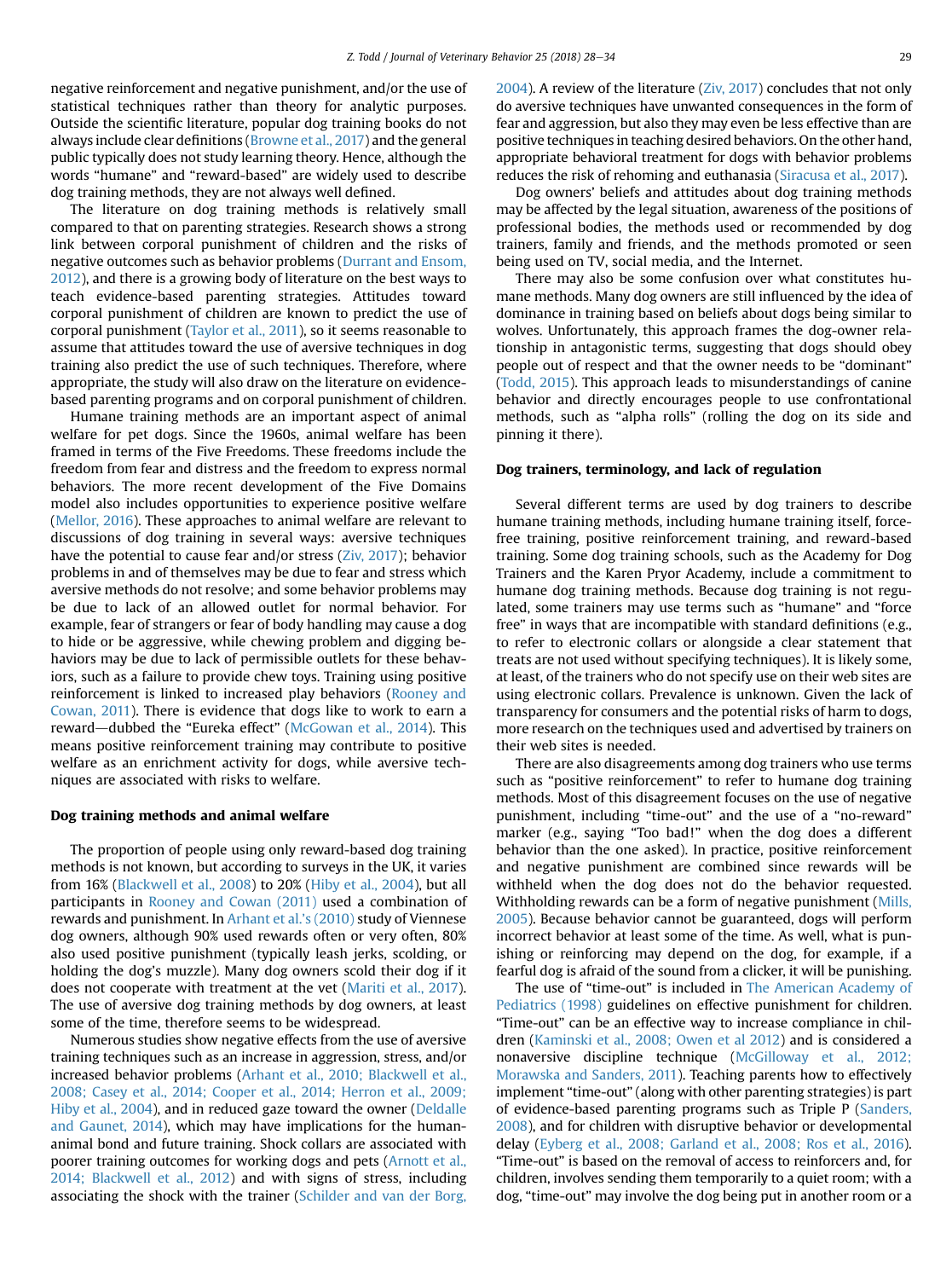crate (e.g., 30 seconds to 2 minutes), or the owner leaving the room temporarily (which may be easier to implement). Unless there is an imminent safety risk, a single warning cue is given first which means the "time-out" can be avoided if the behavior ceases. To be effective, "time-out" is applied immediately if the behavior continues after the warning cue and consistently every time the behavior occurs ([Drayton et al., 2014\)](#page-5-0). Situations where "time-out" may be appropriate include puppies biting too hard, dogs jumping and mouthing, and inappropriate play behavior. "Time-out" is used with positive reinforcement for appropriate behavior and added exercise and enrichment as needed. There are occasions when "time-out" could be a welfare risk, such as for a dog with separation anxiety that cannot be left alone or when the underlying problem is fear or anxiety that "time-out" does nothing to resolve. A survey of online guidance on "time-out" for parents found all of it was lacking ([Drayton et al., 2014](#page-5-0)) and it seems likely that similar guidance for dog owners also lacks details and accuracy. Eighty-five percent of parents who use "time-out" do so in a way that is not in line with an evidence-based approach [\(Riley et al., 2017](#page-6-0)). Mistakes that would likely generalize to dog owners are repeated use of warning cues and failure to use it alongside positive reinforcement for appropriate behavior. Existing research does not assess how "time-out" is used in dog training, whether it is used effectively, or when it would be contraindicated. However, the effectiveness and welfare risks of different implementations have been discussed ([Overall, 2013\)](#page-6-0).

Reward-based dog trainers also differ in whether they use noreward markers, which signal to the dog they have picked the wrong behavior rather than the one that was requested and so missed out on earning a reward. A no-reward marker is typically a phrase such as "too bad," "oops," or "try again." For unimpaired humans, errorful learning in which feedback is given on mistakes is beneficial for learning and leads to better memory than errorless learning in which all mistakes are avoided [\(Kornell and Vaughn,](#page-6-0) [2016; Metcalfe, 2017\)](#page-6-0). More research is needed both on noreward markers for dogs and on dog trainers' understanding and beliefs about them. It is important that dog training research reflects methods as used by trainers because differences between laboratory and everyday use may cause differences in results, as has been shown for the use of the clicker ([Feng et al., 2017\)](#page-5-0).

Membership of dog training organizations is optional, and in most countries, there is no regulation of or required education for dog trainers. Dog trainers can opt for professional accreditation, as with the Certified Professional Dog Trainer, Knowledge Assessed assessments by the Certification Council for Professional Dog Trainers or Professional Canine Trainer (Accredited) from the Pet Professional Accreditation Board, but there is little evidence that the general public knows what to look for in a dog trainer. There is also no regulation of the terms behavior consultant or behavior counselor, although veterinary behaviorists are certified by the American College of Veterinary Behaviorists, Certified Applied Animal Behaviorists by the Animal Behavior Society, and Animal Behavior Consultants certified by the International Association of Animal Behavior Consultants. In the UK, there are moves to regulate dog trainers ([ABTC, 2014; McBride and Montomery, 2018](#page-5-0)), and the Association for the Study of Animal Behavior has a certification scheme for clinical animal behaviorists.

There is no one body that is working to promote the use of humane dog training methods. In addition, disagreements over methods may give the erroneous impression that there is no scientific consensus.

#### The legal situation

The legality or otherwise of some dog training tools may also affect people's beliefs and perceived norms. Austria, Germany, Denmark, Norway, Slovenia, Sweden, Switzerland, Quebec, Wales, and Scotland outlaw electronic shock collars and electronic barrier fences. In locations where such tools are legal, it can be assumed this will contribute to normative beliefs that these methods are acceptable.

When Sweden banned corporal punishment for children in 1979, while 53% of people supported it in 1965, 11% supported it in 1994 ([Durrant, 1999\)](#page-5-0). Best effects occur when changes to the law are accompanied by educational campaigns (as happened in Sweden). Parenting programs that teach appropriate methods and provide support can reduce the use of punishment and lead to reductions in child maltreatment (see [Durrant and Ensom, 2012](#page-5-0), for a review). Future legal changes to the status of dog training tools should, accordingly, be accompanied by public education campaigns.

#### Positions of professional bodies

Some professional organizations forbid their members to use aversives in training, while others allow members to use aversive techniques or to use them in certain circumstances. There are also variations in how this information is presented to the public, who might be using their web site to find a dog trainer.

Those that ban members from using aversive methods include Association of Pet Dog Trainers (APDT) UK and the Pet Professional Guild. The APDT UK's mission statement [\(APDT UK 2017](#page-5-0)) lists as one of its core values "The rejection of invasive, coercive, or punitive equipment or methods, which can cause mental and physical trauma to dogs." The Pet Professional Guild ("the Association for force-free pet professionals") lists the following as nonnegotiables: "no shock, no pain, no choke, no fear, no physical force, no physical molding, no compulsion-based methods are used to train or care for a pet" ([Stapleton-Frappell, 2015\)](#page-6-0).

The American Veterinary Society for Animal Behavior has several position statements for the public, including one on the use of punishment [\(AVSAB, 2007\)](#page-5-0) and one on the use of dominance theory in behavior modification of animals [\(AVSAB, 2008b\)](#page-5-0). The former includes scientific definitions, suggestions for further reading, and a list of 9 potential adverse effects from the use of punishment. The latter includes advice for veterinarians in its key points, including "The American Veterinary Society for Animal Behavior recommends that veterinarians identify and refer clients only to trainers and behavior consultants who understand the principles of learning theory and who focus on reinforcing desirable behaviors and removing the reinforcement for undesirable behaviors" (p.1).

The European Society of Veterinary Clinical Ethology (ESCVE) has a position statement on the use of electronic collars [\(ESCVE, 2017](#page-5-0)), which urges all European countries to take a position on remotecontrolled collars, electronic boundary fences, and bark collars. The statement also calls for education: "ESCVE encourages education programs that use positive reinforcement methods (while avoiding positive punishment and negative reinforcement) thereby promoting positive dog welfare and a humane, ethical, and moral approach to dog training at all times" (p.3). A review of the research behind this position statement can be found in [Masson et al. \(2018\)](#page-6-0).

The International Association of Animal Behavior Consultants (IAABC) and APDT adopt the least intrusive, minimally aversive (LIMA) approach [\(APDT, 2017; IAABC, n.d.\)](#page-5-0). LIMA aims to help trainers choose the most humane method by providing a hierarchy of techniques [\(Friedman, 2009\)](#page-5-0). LIMA includes negative punishment (such as "time-out") in the same category as negative reinforcement and extinction, as methods to be used only when others (including positive reinforcement) have not worked; however, see earlier comments on negative punishment. Positive punishment is last in the hierarchy. The IAABC position statement says "Punishment should never be the first line of treatment in an intervention, nor should it make up the majority of a behavior modification program.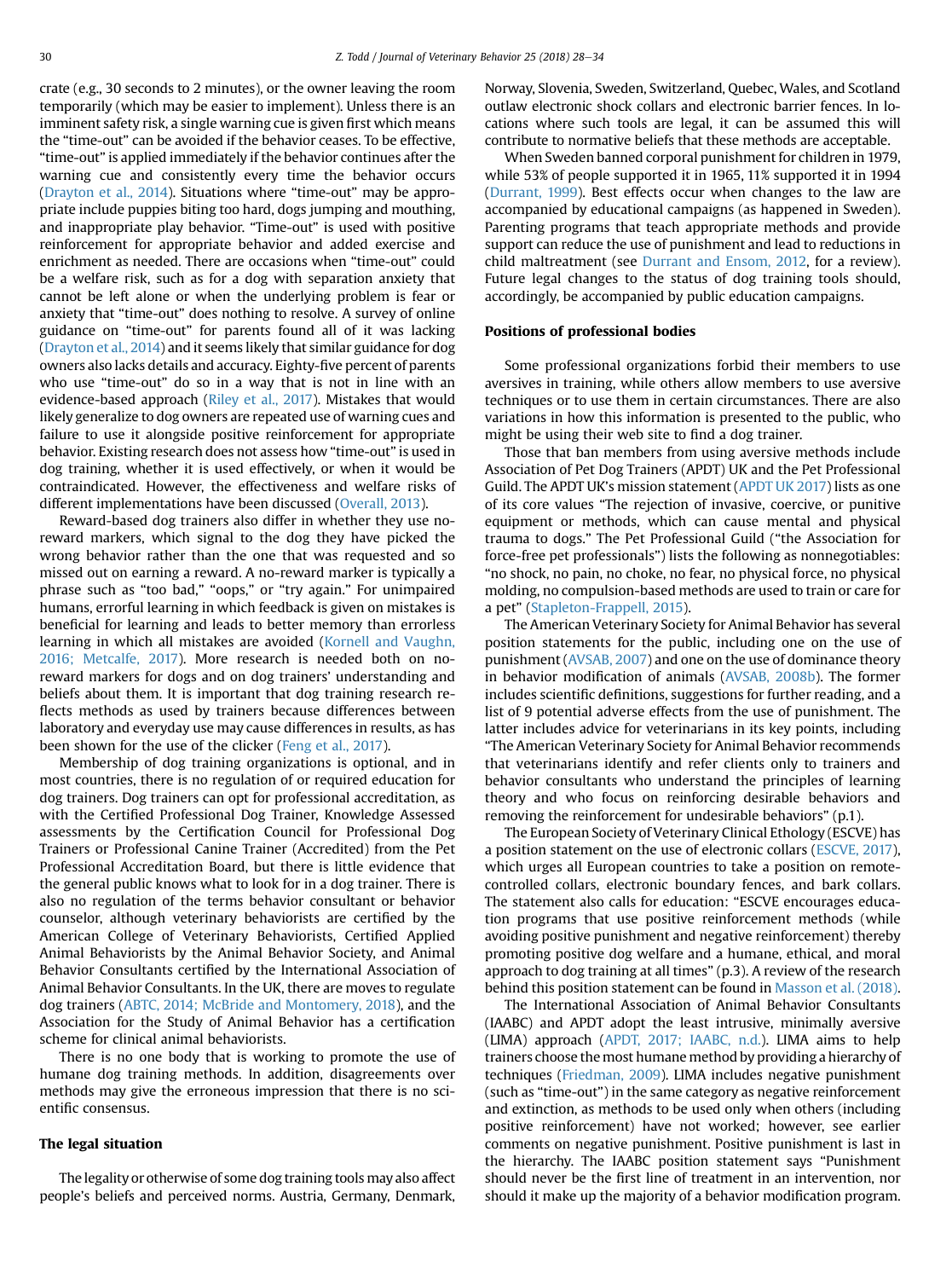Furthermore, it should be discontinued as quickly as possible once the desired behavior change has taken place." Both IAABC and APDT refer to the need for trainers to ensure competence. Competence plays a role in decisions on techniques; for example, the timing of rewards and ability to get the dog's attention are linked to greater success in dog training ([Payne et al., 2017](#page-6-0)). A concern is that people who are not technically skilled may feel that positive reinforcement has not worked and turned to aversive methods rather than refer. It is not known how trainers make decisions about this.

Rescues and shelters also adopt a range of positions. Some, such as the British Columbia Society for the Prevention of Cruelty to Animals in Canada [\(BCSPCA, 2016](#page-5-0)) and Dogs Trust [\(Dogs Trust, n.d.](#page-5-0)) in the UK, have a position statement or information on their web site that supports the use of humane training methods. However, many organizations do not have such statements, and the true prevalence of the use of aversive methods is not known.

The public's exposure to and beliefs about the training of working dogs, such as guide dogs, search-and-rescue dogs, drug detection, police and military dogs, may also influence their attitudes toward dog training. Although most working dogs are now trained using reward-based methods [\(Rooney et al., 2016\)](#page-6-0), organizations and individuals that train working dogs may also vary in their training methods. For example, [Haverbeke et al., \(2008\)](#page-5-0) report the frequent use of aversive training methods by military dog handlers. By contrast, most trainers of search-and-rescue dogs prefer to use positive reinforcement ([Alexander et al 2011\)](#page-5-0). The use of aversive training methods for working dogs may cause fear, anxiety, reduced confidence, and behavior problems [\(Rooney et al.,](#page-6-0) [2009\)](#page-6-0) just as for pet dogs, and best practices in training methods and equipment choices may lead to better welfare and performance ([Cobb et al., 2015; Rooney et al., 2016\)](#page-5-0).

Differences in positions may give the public the impression that there is no agreement on the best methods to train a dog. Statements that aversive methods can be used as a "last resort" may be perceived as providing support for using aversive methods because it gives the mistaken impression that there are some circumstances in which they are the only option. Consistent messaging, and research on the best ways to get that message across, would be welcome.

#### The role of veterinarians

Veterinarians play an important role in teaching people about animal behavior and referring people to dog trainers and behaviorists, although they sometimes miss opportunities to discuss behavior with clients [\(Roshier and McBride, 2012](#page-6-0)). Many American Veterinary Medical Association Council on Education–accredited veterinary schools do not offer a formal course in animal behavior [\(Shivley et al.,](#page-6-0) [2016\)](#page-6-0). Better education on behavior will enable vets to better guide their clients toward appropriate dog trainers. The 2015 American Animal Hospital Association Canine and Feline Behavior Management Guidelines ([Hammerle et al., 2015](#page-5-0)) include guidelines on finding a qualified trainer. The guidelines state trainers should have certification and only use positive methods; they also give specific advice to check with a trainer that they do not use shock collars, leash jerks, "dominance," etc. The Fear Free movement [\(Becker, 2014\)](#page-5-0) in veterinary medicine is also a positive step because the course teaches veterinarians to recognize signs of fear, anxiety, and stress and about the importance of working with qualified reward-based dog trainers. For veterinarians, working with a reward-based dog trainer may sometimes be needed to ensure low-stress visits to the vet for dogs [\(Lloyd, 2017](#page-6-0)).

In Canada, although the Canadian Veterinary Medical Association's guidelines ([CVMA, 2015\)](#page-5-0) are generally in support of humane training methods, aversive techniques are "strongly discouraged" but still allowed as a last resort ("Devices such as electronic collars should only be used by a certified and/or experienced trainer or

behaviorist, and only after all other training and/or behavior modification methods have failed").

Given these guidelines, people who ask their veterinarian for a recommendation for a dog trainer may in some cases be referred to someone who does not use modern, humane techniques. The problem is compounded by the fact veterinarians do not receive much training in animal behavior.

#### Dog owners' knowledge, skills, and techniques

People's control over their behavior is linked to perceived control and also to their skills. In the case of dog training, people's skills in terms of timing of rewards, body position, and getting the dog's attention have been linked to success in teaching the dog "lie down" ([Payne et al., 2017\)](#page-6-0). For example, people may intend to use food rewards to teach a dog a particular command, but if their timing is not good enough, they may positively reinforce a different behavior (such as standing up).

People's decision to use rewards, especially the use of food, may also affect their success in dog training because food is a more effective reward than petting or praise [\(Okamoto et al., 2009;](#page-6-0) [Feuerbacher and Wynne, 2012; Fukuzawa and Hayashi., 2013](#page-6-0)) and praise is not meaningful to dogs unless it has already been conditioned ([Feuerbacher and Wynne, 2015](#page-5-0)). Knowledge, or lack of it, may also affect choice of dog training techniques. Among trainers of working dogs, The Australian Working Dog Alliance [\(Branson et al.,](#page-5-0) [2009](#page-5-0)) found those with lower levels of education were more likely to use correction and electronic shock collars, whereas use of positive reinforcement was more common in those with education.

Many people get information about dog training from themselves. [Pirrone et al. \(2015\)](#page-6-0) in Italy found 55% of respondents said they got dog training information from "myself" (of which 13% got information "instinctively" and 42% from the Web, TV, or a book). Similarly, a study of dogs with behavior problems in the US [\(Herron](#page-5-0) [et al., 2009\)](#page-5-0) also found people rated the "self" highly as a source of information for particular techniques. In this study, common advice from trainers included choke and prong collars, forcing the dog down with a leash, teaching "look" and "watch me," and use of a clicker. Unfortunately, if dog owners decide to consult a book, some of the most popular—and enduring—dog training books include erroneous information ([Browne et al., 2017](#page-5-0)). Another issue is people's ability to read canine body language. While most people know a happy dog when they see one, experience is a factor in recognizing fear in dogs ([Wan et al., 2012](#page-6-0)). Many dog owners miss signs that their dog is afraid of loud noises ([Blackwell et al., 2013](#page-5-0)) or afraid at the vet ([Mariti et al., 2015\)](#page-6-0). If people do not recognize signs of stress, anxiety, and fear, they will not realize when the methods they are using are affecting their dog's welfare.

Dog owner's personality and other characteristics may also affect choice of dog training methods. Among working dog handlers, those scoring high on agreeableness use lower rates of verbal corrections, and those scoring high on conscientiousness have a better understanding of training ([Payne et al., 2015](#page-6-0)). Among parents, 3 aspects of parenting style (responsiveness, behavioral control, and autonomy support) have been linked to the parent's personality traits, albeit with small effect sizes [\(Prinzie et al., 2009](#page-6-0)). Future research could investigate the relationship between personality characteristics of dog trainers and owners and their propensity to choose particular methods.

## Toward an understanding of dog owners' attitudes and use of dog training methods

One way to understand the way attitudes and beliefs affect behavior when it comes to the use of dog training methods is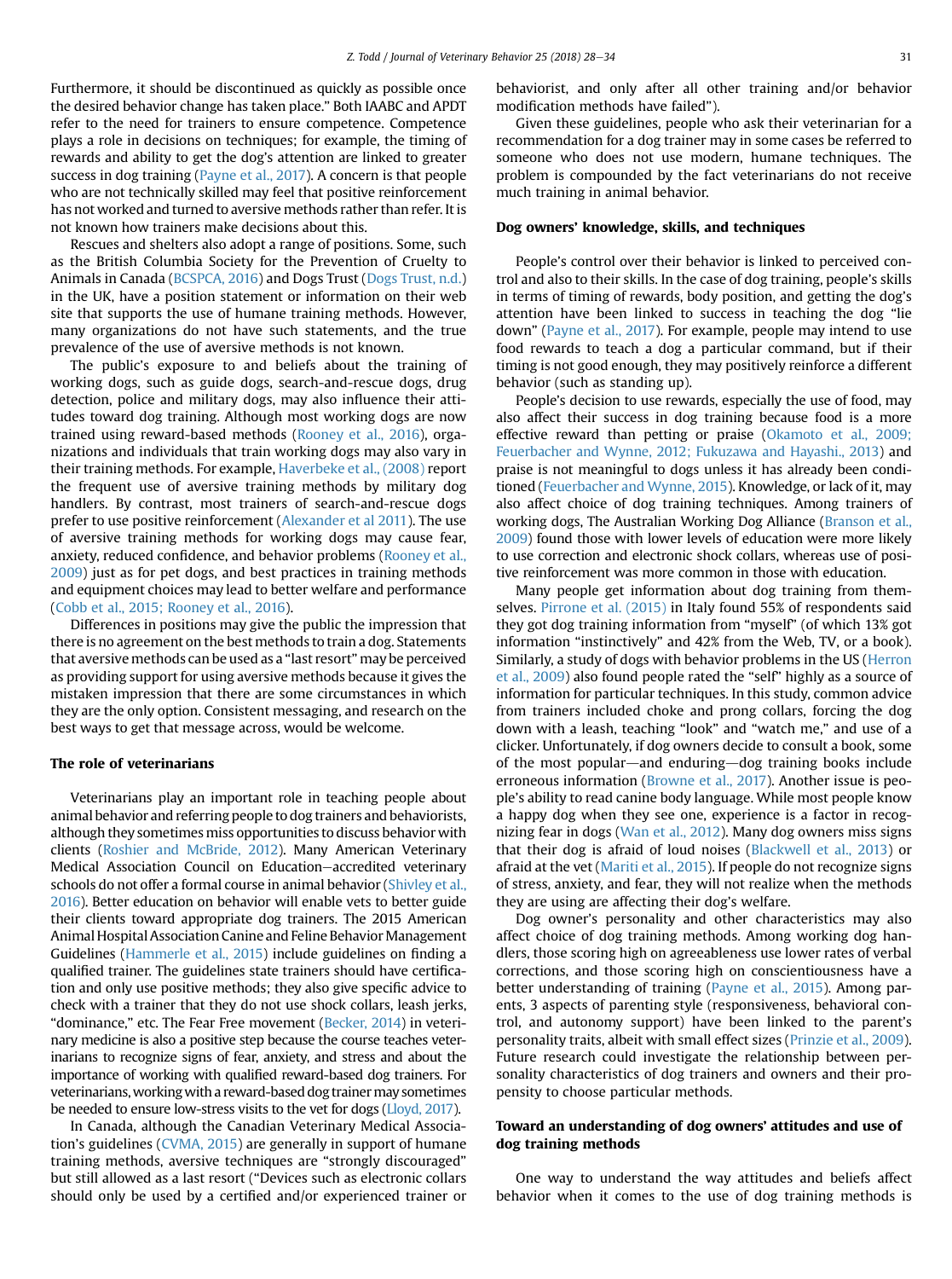through the reasoned action approach [\(Fishbein & Ajzen, 2010](#page-5-0)). The reasoned action approach and the earlier theory of planned behavior have been widely used in social psychology and health promotion to explain and predict behavior change in areas such as physical activity, diet, and safer sex ([Armitage and Conner, 2001;](#page-5-0) [Webb et al., 2010; McEachan et al., 2011; McEachan et al., 2016\)](#page-5-0). It is a very useful approach: in a large meta-analysis, the theory of planned behavior predicted 19% of the variance in behavior and 44% of the variance in intentions [\(McEachan et al., 2011\)](#page-6-0). The successful use of this approach to predict parental use of corporal punishment on children ([Taylor et al., 2011\)](#page-6-0) suggests it will be a particularly good fit for research and interventions on dog training methods.

An illustration of how the reasoned action approach could be used to understand people's intentions to use and actual behaviors of using humane dog training methods is shown in Figure. The model provides a way of understanding the wide range of factors that may affect people's use (or not) of humane dog training methods. People's perceptions of social norms may be influenced by a range of factors, including articles on the Internet, TV programs, popular books, and the beliefs of their friends and family. Knowledge of dog training involves both theoretical knowledge (learning theory, etc.) and practical aspects such as speed of reinforcement, so actual abilities as well as confidence in those abilities will influence dog training behavior. The reasoned action approach includes 2 aspects of attitudes, instrumental (e.g., "humane dog training methods are effective") and experiential (e.g., "humane dog training methods are fun to use").

This approach can be used to design and test promotions of humane training methods. For example, because confidence in abilities is one of the moderating variables, promotions designed to increase people's confidence in using reward-based methods are likely to lead to increased actual use of such methods. Conversely, approaches based on leadership, which the public may see as related to dominance, may be perceived as criticisms of people's abilities and in turn may reduce confidence in using reward-based methods. The reasoned action approach also suggests that promoting the idea of a consensus on dog training methods will lead to

changes in perceptions of social norms that in turn will lead to improved intentions to use humane training methods. The reasoned action approach can provide a useful theoretical framework for understanding people's dog training behavior, as well as an approach to designing research studies.

Future research should include the development and validation of a scale to measure attitudes toward dog training methods, as well as developing and testing interventions that might help dog owners both gravitate toward humane training methods and parse dog training web sites so as to be able to identify inaccurate or misleading statements about dog training methods. A better understanding of dog owners' beliefs and knowledge about training (including the discursive construction of those beliefs) will enable organizations to be better able to plan brief interventions, for example, to persuade people to use food in training which many dog trainers say is a common sticking point in the adoption of humane methods. These approaches should take communication research into consideration when designing interventions. Research on the best ways to teach dog training methods would also be welcome (and was also suggested by [Ziv, 2017](#page-6-0)).

#### Summary and conclusions

Many dog owners continue to use aversive methods to train their dogs at least some of the time, despite the associated welfare risks. Aversive methods may cause fear, anxiety, and stress in themselves; do not address any underlying fear issues; may cause the dog to associate the aversive event with something other than what is intended (e.g., with the owner, thus affecting the dogowner relationship); and likely mean that dogs are missing out on enrichment opportunities from reward-based dog training that include fun activities with the owner, cognitive enrichment, and increased variety in the diet from the use of food rewards.

Because people frequently cite themselves as the source of their dog training knowledge, it may be difficult to reach them with messages about appropriate training methods. The situation is compounded by the poor quality of information in popular dog



Figure. A reasoned action approach to the use of humane dog training methods, after [Fishbein and Ajzen \(2010\).](#page-5-0)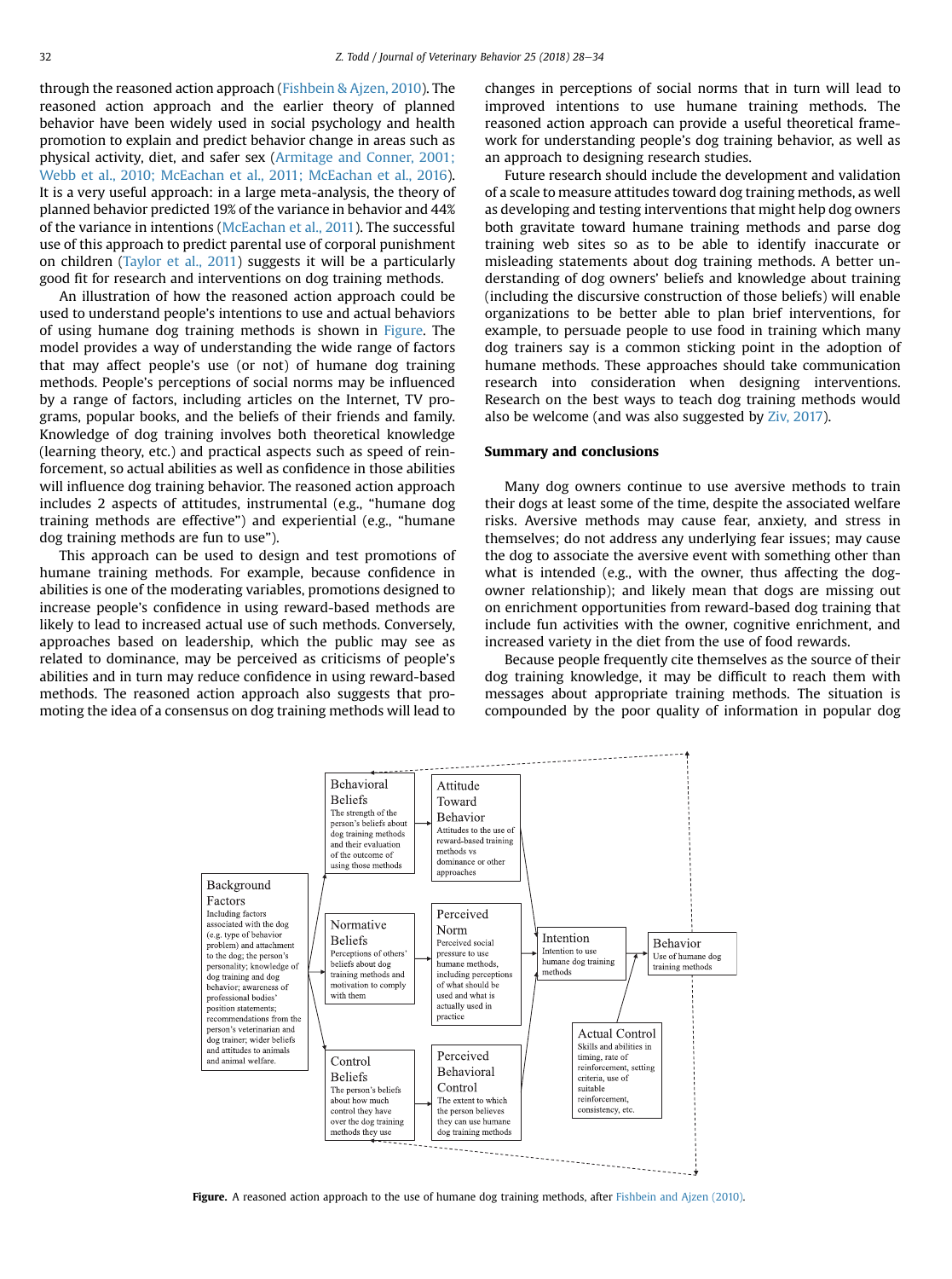<span id="page-5-0"></span>training books, lack of regulation of dog trainers, and the continuing use and promotion of aversive techniques by both local and celebrity dog trainers. Differing positions of organizations may give the public the impression that there is no consensus on humane dog training methods when there is, and those that include aversives as a "last resort" may be interpreted (or misinterpreted) as giving support to the use of those methods. In addition, dog training is a skilled activity, and people may give up on positive reinforcement approaches if they do not have the necessary abilities (e.g., use of appropriate rewards such as food, timing of delivery of rewards, observation of the dog's body language, getting the dog's attention, etc.). The reasoned action approach is a promising way to look at how perceived social norms, and perceived and actual abilities, influence dog owners' and trainers' likelihood of using humane training methods. Given that aversive methods are a welfare risk to dogs, further research on how to understand people's decisions on dog training and how best to promote and teach humane dog training methods is urgently needed.

#### Acknowledgments

The author would like to thank Dr. Karen Overall and the anonymous reviewers for their helpful comments on an earlier version of this study.

#### Ethical considerations

No ethical approval was necessary because there were no human or animal participants; the study is a review.

#### Conflict of interest

There are no financial relationships or conflicts of interest to disclose.

#### References

- ABTC, 2014. The gazette (ABTC Newsletter). Available at: [http://www.abtcounci](http://www.abtcouncil.org.uk/images/abtcnewsletter2.pdf)[l.org.uk/images/abtcnewsletter2.pdf](http://www.abtcouncil.org.uk/images/abtcnewsletter2.pdf). Accessed October 1, 2015.
- [Alexander, M.B., Friend, T., Haug, L., 2011. Obedience training effects on search dog](http://refhub.elsevier.com/S1558-7878(17)30183-1/sref2) [performance. Appl. Anim. Behav. Sci. 132, 152](http://refhub.elsevier.com/S1558-7878(17)30183-1/sref2)-[159](http://refhub.elsevier.com/S1558-7878(17)30183-1/sref2).
- [American Academy of Pediatrics, 1998. Guidance for effective discipline. Committee](http://refhub.elsevier.com/S1558-7878(17)30183-1/sref3) [on psychosocial aspects of child and family health. Pediatrics 101, 723.](http://refhub.elsevier.com/S1558-7878(17)30183-1/sref3)
- APDT, 2017. Position statement on LIMA. Available at: [https://apdt.com/wp-content/](https://apdt.com/wp-content/uploads/2017/01/position-statement-lima.pdf) [uploads/2017/01/position-statement-lima.pdf](https://apdt.com/wp-content/uploads/2017/01/position-statement-lima.pdf). Accessed September 2, 2017.
- APDT (UK), 2017. Available at: <http://www.apdt.co.uk/>. Accessed August 15, 2017. [Arhant, C., Bubbna-Lititz, H., Bartels, A., Futschik, A., Troxler, J., 2010. Behavior of](http://refhub.elsevier.com/S1558-7878(17)30183-1/sref6) [smaller and larger dogs: Effects of training methods, inconsistency of owner](http://refhub.elsevier.com/S1558-7878(17)30183-1/sref6) [behavior and level of engagement in activities with the dog. Appl. Anim. Behav.](http://refhub.elsevier.com/S1558-7878(17)30183-1/sref6) [Sci. 123, 131](http://refhub.elsevier.com/S1558-7878(17)30183-1/sref6)-[142.](http://refhub.elsevier.com/S1558-7878(17)30183-1/sref6)
- Armitage, C.J., Conner, M., 2001. Effi[cacy of the theory of planned behavior: A meta](http://refhub.elsevier.com/S1558-7878(17)30183-1/sref7)[analytic review. Br. J. Soc. Psychol. 40, 471](http://refhub.elsevier.com/S1558-7878(17)30183-1/sref7)-[499](http://refhub.elsevier.com/S1558-7878(17)30183-1/sref7).
- [Arnott, E.R., Early, J.B., Wade, C.M., McGreevy, P.D., 2014. Environmental factors asso](http://refhub.elsevier.com/S1558-7878(17)30183-1/sref8)[ciated with success rates of Australian stock herding dogs. PLoS One 9 \(8\), e104457.](http://refhub.elsevier.com/S1558-7878(17)30183-1/sref8)
- AVSAB, 2007. Position statement on the use of punishment for behaviour modification in animals. Available at: [http://www.vetmed.ucdavis.edu/vmth/local\\_](http://www.vetmed.ucdavis.edu/vmth/local_resources/pdfs/behavior_pdfs/AVSAB_Punishment_Statements.pdf) [resources/pdfs/behavior\\_pdfs/AVSAB\\_Punishment\\_Statements.pdf](http://www.vetmed.ucdavis.edu/vmth/local_resources/pdfs/behavior_pdfs/AVSAB_Punishment_Statements.pdf). Accessed February 25, 2018.
- AVSAB, 2008a. Position statement on puppy socialization. Available at: [https://](https://avsab.org/wp-content/uploads/2016/08/Puppy_Socialization_Position_Statement_Download_-_10-3-14.pdf) [avsab.org/wp-content/uploads/2016/08/Puppy\\_Socialization\\_Position\\_Statement\\_](https://avsab.org/wp-content/uploads/2016/08/Puppy_Socialization_Position_Statement_Download_-_10-3-14.pdf) [Download\\_-\\_10-3-14.pdf.](https://avsab.org/wp-content/uploads/2016/08/Puppy_Socialization_Position_Statement_Download_-_10-3-14.pdf) Accessed September 1, 2017.
- AVSAB, 2008b. Position statement on the use of dominance theory in behavior modification of animals. Available at: [https://avsab.org/wp-content/uploads/](https://avsab.org/wp-content/uploads/2016/08/Dominance_Position_Statement_download-10-3-14.pdf) [2016/08/Dominance\\_Position\\_Statement\\_download-10-3-14.pdf.](https://avsab.org/wp-content/uploads/2016/08/Dominance_Position_Statement_download-10-3-14.pdf) Accessed February 25, 2018.
- BCSPCA, 2016. Position statement on animal training. Available at: [https://spca.bc.ca/](https://spca.bc.ca/wp-content/uploads/BC_SPCA_Position_Statement_Animal_Training.pdf) [wp-content/uploads/BC\\_SPCA\\_Position\\_Statement\\_Animal\\_Training.pdf.](https://spca.bc.ca/wp-content/uploads/BC_SPCA_Position_Statement_Animal_Training.pdf) Accessed September 1, 2017.
- Becker, M., 2014. From fearful to fear free veterinary visits. dvm360 1st August 2014. Available at: [http://veterinaryteam.dvm360.com/fearful-fear-free-veterinary](http://veterinaryteam.dvm360.com/fearful-fear-free-veterinary-visits)[visits](http://veterinaryteam.dvm360.com/fearful-fear-free-veterinary-visits). Accessed September 1, 2017.
- [Blackwell, E.J., Twells, C., Seawright, A., Casey, R.A., 2008. The relationship between](http://refhub.elsevier.com/S1558-7878(17)30183-1/sref12) [training methods and the occurrence of behavior problems, as reported by owners,](http://refhub.elsevier.com/S1558-7878(17)30183-1/sref12) [in a population of domestic dogs. J. Vet. Behav: Clin. Appl. Res. 3, 207](http://refhub.elsevier.com/S1558-7878(17)30183-1/sref12)-[217.](http://refhub.elsevier.com/S1558-7878(17)30183-1/sref12)
- [Blackwell, E.J., Bolster, C., Richards, G., Loftus, B.A., Casey, R.A., 2012. The use of](http://refhub.elsevier.com/S1558-7878(17)30183-1/sref13) [electronic collars for training domestic dogs: Estimated prevalence, reasons and](http://refhub.elsevier.com/S1558-7878(17)30183-1/sref13) [risk factors for use, and owner perceived success as compared to other training](http://refhub.elsevier.com/S1558-7878(17)30183-1/sref13) [methods. BMC Vet. Res. 8, 93.](http://refhub.elsevier.com/S1558-7878(17)30183-1/sref13)
- [Blackwell, E.J., Bradshaw, J.W., Casey, R.A., 2013. Fear responses to noises in do](http://refhub.elsevier.com/S1558-7878(17)30183-1/sref14)[mestic dogs: Prevalence, risk factors and co-occurrence with other fear related](http://refhub.elsevier.com/S1558-7878(17)30183-1/sref14) [behavior. Appl. Anim. Behav. Sci. 145, 15](http://refhub.elsevier.com/S1558-7878(17)30183-1/sref14)-[25](http://refhub.elsevier.com/S1558-7878(17)30183-1/sref14).
- Branson, N., Cobb, M., McGreevy, P., 2009. Australian working dog survey report<br>Australian Animal Welfare Strategy. Available at: http://work-Australian Animal Welfare Strategy. Available at: [ingdogalliance.com.au/wp-content/uploads/2013/05/AWDS2009.pdf](http://workingdogalliance.com.au/wp-content/uploads/2013/05/AWDS2009.pdf). Accessed September 1, 2017.
- [Browne, C.M., Starkey, N.J., Foster, T.M., McEwan, J.S., 2017. Examination of the ac](http://refhub.elsevier.com/S1558-7878(17)30183-1/sref17)[curacy and applicability of information in popular books on dog training. Soc.](http://refhub.elsevier.com/S1558-7878(17)30183-1/sref17) [Anim. 25, 411](http://refhub.elsevier.com/S1558-7878(17)30183-1/sref17)-[435.](http://refhub.elsevier.com/S1558-7878(17)30183-1/sref17)
- [Casey, R.A., Loftus, B., Bolster, C., Richards, G.J., Blackwell, E.J., 2014. Human directed](http://refhub.elsevier.com/S1558-7878(17)30183-1/sref18) aggression in domestic dogs (Canis familiaris[\): Occurrence in different contexts](http://refhub.elsevier.com/S1558-7878(17)30183-1/sref18) [and risk factors. Appl. Anim. Behav. Sci. 152, 52](http://refhub.elsevier.com/S1558-7878(17)30183-1/sref18)-[63](http://refhub.elsevier.com/S1558-7878(17)30183-1/sref18).
- Canadian Veterinary Medical Association, 2015. Position statement on humane training methods for dogs. Available at: [https://www.canadianveterinarians.net/](https://www.canadianveterinarians.net/documents/humane-training-methods-for-dogs) [documents/humane-training-methods-for-dogs.](https://www.canadianveterinarians.net/documents/humane-training-methods-for-dogs) Accessed March 6, 2017.
- [Cobb, M., Branson, N., McGreevy, P., Lill, A., Bennett, P., 2015. The advent of canine](http://refhub.elsevier.com/S1558-7878(17)30183-1/sref20) [performance science: Offering a sustainable future for working dogs. Behav.](http://refhub.elsevier.com/S1558-7878(17)30183-1/sref20) [Proc. 110, 96](http://refhub.elsevier.com/S1558-7878(17)30183-1/sref20)-[104](http://refhub.elsevier.com/S1558-7878(17)30183-1/sref20).
- [Cooper, J.J., Cracknell, N., Hardiman, J., Wright, H., Mills, D., 2014. The welfare](http://refhub.elsevier.com/S1558-7878(17)30183-1/sref21) consequences and effi[cacy of training pet dogs with remote electronic training](http://refhub.elsevier.com/S1558-7878(17)30183-1/sref21) [collars in comparison to reward based training. PLoS One 9 \(9\), e102722.](http://refhub.elsevier.com/S1558-7878(17)30183-1/sref21)
- [Deldalle, S., Gaunet, F., 2014. Effects of 2 training methods on stress-related be](http://refhub.elsevier.com/S1558-7878(17)30183-1/sref22)[haviors of the dog \(](http://refhub.elsevier.com/S1558-7878(17)30183-1/sref22)Canis familiaris) and on the dog-[owner relationship. J. Vet.](http://refhub.elsevier.com/S1558-7878(17)30183-1/sref22) [Behav: Clin. Appl. Res. 9, 58](http://refhub.elsevier.com/S1558-7878(17)30183-1/sref22)-[65](http://refhub.elsevier.com/S1558-7878(17)30183-1/sref22).
- Dogs Trust, n.d. Training. Available at: [http://www.dogstrustdogschool.org.uk/](http://www.dogstrustdogschool.org.uk/training/) [training/](http://www.dogstrustdogschool.org.uk/training/). Accessed December 4, 2017.
- [Drayton, A.K., Anderson, M.N., Knight, R.M., Felt, B.T., Fredericks, E.M., Dore-](http://refhub.elsevier.com/S1558-7878(17)30183-1/sref24)[Stites, D.J., 2014. Internet guidance on time out: Inaccuracies, omissions, and](http://refhub.elsevier.com/S1558-7878(17)30183-1/sref24) [what to tell parents instead. J. Dev. Behav. Pediatr. 35, 239](http://refhub.elsevier.com/S1558-7878(17)30183-1/sref24)-[246.](http://refhub.elsevier.com/S1558-7878(17)30183-1/sref24)
- [Dreschel, N.A., 2010. The effects of fear and anxiety on health and lifespan in pet](http://refhub.elsevier.com/S1558-7878(17)30183-1/sref25) [dogs. Appl. Anim. Behav. Sci. 125, 157](http://refhub.elsevier.com/S1558-7878(17)30183-1/sref25)-[162](http://refhub.elsevier.com/S1558-7878(17)30183-1/sref25).
- [Durrant, J.E., 1999. Evaluating the success of Sweden](http://refhub.elsevier.com/S1558-7878(17)30183-1/sref26)'s corporal punishment ban. Child Abuse Negl.  $23, 435-448$ .
- [Durrant, J.E., Ensom, R., 2012. Physical punishment of children: Lessons from 20](http://refhub.elsevier.com/S1558-7878(17)30183-1/sref27) [years of research. Can. Med. Assoc. J. 184, 1373](http://refhub.elsevier.com/S1558-7878(17)30183-1/sref27)-[1377.](http://refhub.elsevier.com/S1558-7878(17)30183-1/sref27)
- ESCVE, 2017. Electronic training devices: ESCVE position statement. Available at: [http://www.essve.org/wp-content/uploads/2017/11/ESCVE-Position-Statement](http://www.essve.org/wp-content/uploads/2017/11/ESCVE-Position-Statement-e-collar.pdf)[e-collar.pdf](http://www.essve.org/wp-content/uploads/2017/11/ESCVE-Position-Statement-e-collar.pdf). Accessed February 25, 2018.
- [Eyberg, S.M., Nelson, M.M., Boggs, S.R., 2008. Evidence-based psychosocial treat](http://refhub.elsevier.com/S1558-7878(17)30183-1/sref29)[ments for children and adolescents with disruptive behavior. J. Clin. Child.](http://refhub.elsevier.com/S1558-7878(17)30183-1/sref29) [Adolesc. Psychol. 37, 215](http://refhub.elsevier.com/S1558-7878(17)30183-1/sref29)-[237.](http://refhub.elsevier.com/S1558-7878(17)30183-1/sref29)
- [Feng, L.C., Howell, T.J., Bennett, P.C., 2017. Comparing trainers](http://refhub.elsevier.com/S1558-7878(17)30183-1/sref30)' reports of clicker use [to the use of clickers in applied research studies: Methodological differences](http://refhub.elsevier.com/S1558-7878(17)30183-1/sref30) may explain confl[icting results. Pet Behav. Sci. 3, 1](http://refhub.elsevier.com/S1558-7878(17)30183-1/sref30)-[18.](http://refhub.elsevier.com/S1558-7878(17)30183-1/sref30)
- [Feuerbacher, E.N., Wynne, C.D., 2012. Relative ef](http://refhub.elsevier.com/S1558-7878(17)30183-1/sref31)ficacy of human social interaction [and food as reinforcers for domestic dogs and hand-reared wolves. J. Exp. Anal.](http://refhub.elsevier.com/S1558-7878(17)30183-1/sref31) [Behav. 98, 105](http://refhub.elsevier.com/S1558-7878(17)30183-1/sref31)-[129](http://refhub.elsevier.com/S1558-7878(17)30183-1/sref31).
- [Feuerbacher, E., Wynne, C., 2015. Shut up and pet me! Domestic dogs \(Canis lupus](http://refhub.elsevier.com/S1558-7878(17)30183-1/sref32) [familiaris\) prefer petting to vocal praise in concurrent and single-alternative](http://refhub.elsevier.com/S1558-7878(17)30183-1/sref32) [choice procedures. Behav. Proc. 110, 47](http://refhub.elsevier.com/S1558-7878(17)30183-1/sref32)-[59](http://refhub.elsevier.com/S1558-7878(17)30183-1/sref32).
- [Fishbein, M., Ajzen, I., 2010. Predicting and Changing Behavior: The Reasoned Action](http://refhub.elsevier.com/S1558-7878(17)30183-1/sref33) [Approach. Psychology Press, New York](http://refhub.elsevier.com/S1558-7878(17)30183-1/sref33).
- Friedman, S.G., 2009. What'[s wrong with this picture? Effectiveness is not enough.](http://refhub.elsevier.com/S1558-7878(17)30183-1/sref34) [J. Appl. Comp. Anim. Behav. 3, 41](http://refhub.elsevier.com/S1558-7878(17)30183-1/sref34)-[45.](http://refhub.elsevier.com/S1558-7878(17)30183-1/sref34)
- [Fukuzawa, M., Hayashi, N., 2013. Comparison of 3 different reinforcements of](http://refhub.elsevier.com/S1558-7878(17)30183-1/sref35) learning in dogs (Canis familiaris[\). J. Vet. Behav: Clin. Appl. Res. 8, 221](http://refhub.elsevier.com/S1558-7878(17)30183-1/sref35)-[224](http://refhub.elsevier.com/S1558-7878(17)30183-1/sref35).
- [Garland, A.F., Hawley, K.M., Brookman-Frazee, L., Hurlburt, M., 2008. Identifying](http://refhub.elsevier.com/S1558-7878(17)30183-1/sref36) [common elements of evidence-based psychosocial treatments for children](http://refhub.elsevier.com/S1558-7878(17)30183-1/sref36)'s [disruptive behavior problems. J. Am. Acad. Child Adoles. Psychiatry 47, 505](http://refhub.elsevier.com/S1558-7878(17)30183-1/sref36)-[514](http://refhub.elsevier.com/S1558-7878(17)30183-1/sref36).
- [Greenebaum, J.B., 2010. Training dogs and training humans: Symbolic interaction](http://refhub.elsevier.com/S1558-7878(17)30183-1/sref37) [and dog training. Anthrozoös 23, 129](http://refhub.elsevier.com/S1558-7878(17)30183-1/sref37)-[141.](http://refhub.elsevier.com/S1558-7878(17)30183-1/sref37)
- [Hammerle, M., Horst, C., Levine, E., Overall, K., Radosta, L., Rafter-Ritchie, M., Yin, S.,](http://refhub.elsevier.com/S1558-7878(17)30183-1/sref38) O'[Fallon, M.O., Davis, C.A., 2015. 2015 AAHA canine and feline behavior man](http://refhub.elsevier.com/S1558-7878(17)30183-1/sref38)[agement guidelines. J. Am. Anim. Hosp. Assoc. 51, 205](http://refhub.elsevier.com/S1558-7878(17)30183-1/sref38)-[221.](http://refhub.elsevier.com/S1558-7878(17)30183-1/sref38)
- [Haverbeke, A., Laporte, B., Depiereux, E., Giffroy, J.M., Diederich, C., 2008. Training](http://refhub.elsevier.com/S1558-7878(17)30183-1/sref39) [methods of military dog handlers and their effects on the team](http://refhub.elsevier.com/S1558-7878(17)30183-1/sref39)'s performances. [Appl. Anim. Behav. Sci. 113, 110](http://refhub.elsevier.com/S1558-7878(17)30183-1/sref39)-[122](http://refhub.elsevier.com/S1558-7878(17)30183-1/sref39).
- [Herron, M., Shofer, F., Reisner, I., 2009. Survey of the use and outcome of confron](http://refhub.elsevier.com/S1558-7878(17)30183-1/sref40)[tational and non-confrontational training methods in client-owned dogs](http://refhub.elsevier.com/S1558-7878(17)30183-1/sref40) [showing undesired behaviors. Appl. Anim. Behav. Sci. 117, 47](http://refhub.elsevier.com/S1558-7878(17)30183-1/sref40)-[54](http://refhub.elsevier.com/S1558-7878(17)30183-1/sref40).
- [Hiby, E.F., Rooney, N.J., Bradshaw, J.W.S., 2004. Dog training methods: Their use,](http://refhub.elsevier.com/S1558-7878(17)30183-1/sref41) [effectiveness and interaction with behavior and welfare. Anim. Welf. 13, 63](http://refhub.elsevier.com/S1558-7878(17)30183-1/sref41)–[69](http://refhub.elsevier.com/S1558-7878(17)30183-1/sref41).
- IAABC., n.d., IAABC position statement on LIMA. Available at: [https://iaabc.org/](https://iaabc.org/about/LIMA) [about/LIMA.](https://iaabc.org/about/LIMA) Accessed September 2, 2017.
- [Kaminski, J.W., Valle, L.A., Filene, J.H., Boyle, C.L., 2008. A meta-analytic review of](http://refhub.elsevier.com/S1558-7878(17)30183-1/sref43) [components associated with parent training program effectiveness. J. Abnorm.](http://refhub.elsevier.com/S1558-7878(17)30183-1/sref43) [Child. Psychol. 36, 567](http://refhub.elsevier.com/S1558-7878(17)30183-1/sref43)-[589](http://refhub.elsevier.com/S1558-7878(17)30183-1/sref43).